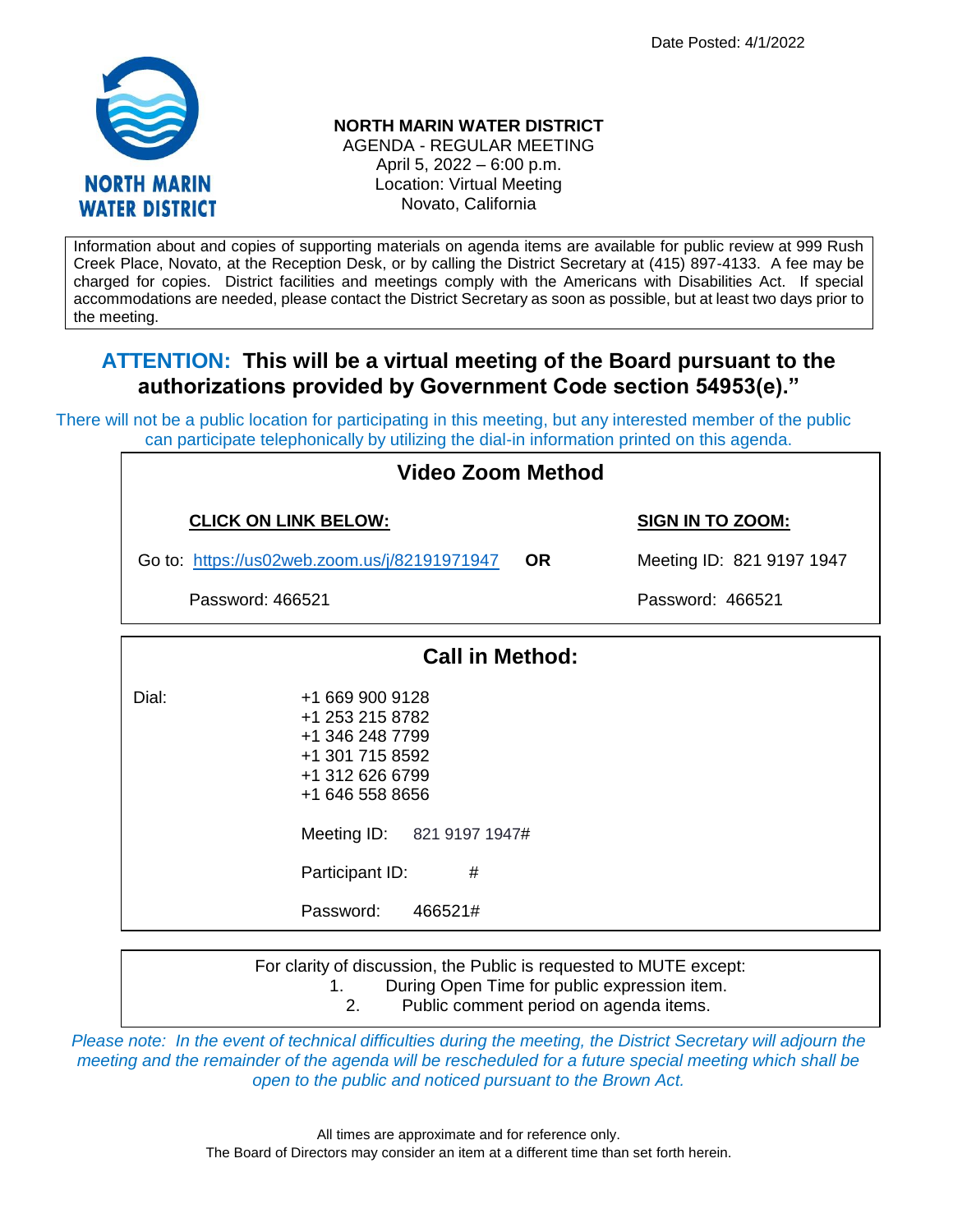| Est.        |      |                      |                |
|-------------|------|----------------------|----------------|
| Time        | Item |                      | <b>Subject</b> |
| $6:00$ p.m. |      | <b>CALL TO ORDER</b> |                |

1. *APPROVE MINUTES FROM REGULAR MEETING*, March 15, 2022

# 2. *GENERAL MANAGER'S REPORT*

#### 3. *OPEN TIME: (Please observe a three-minute time limit)*

This section of the agenda is provided so that the public may express comments on any issues not listed on the agenda that are of interest to the public and within the jurisdiction of the North Marin Water District. When comments are made about matters not on the agenda, Board members can ask questions for clarification, respond to statements or questions from members of the public, refer a matter to staff, or direct staff to place a matter of business on a future agenda. The public may also express comments on agenda items at the time of Board consideration.

### 4. *STAFF/DIRECTORS REPORTS*

# *CONSENT CALENDAR*

The General Manager has reviewed the following items. To his knowledge, there is no opposition to the action. The items can be acted on in one consolidated motion as recommended or may be removed from the Consent Calendar and separately considered at the request of any person.

- 5. **Consent – Approve:**Re-Authorizing Meetings by Teleconference of Legislative Bodies of North Marin Water District Resolution
- 6. **Consent – Approve***:* Records Retention Program Destruction of Records Resolution *ACTION CALENDAR*
- 7. *Approve:* Novato Potable Water and Recycled Water Financial Plan Update FY 22/23
- 8. *Approve:* West Marin Water System Financial Plan Update FY 22/23
- 9. *Approve:* Oceana Marin Sewer System Financial Plan Update FY 22/23
- 10. *Approve:* Amend General Services Agreement GHD, Inc.

#### *INFORMATION ITEMS*

- 11. Local Water Supply Enhancement Study Update
- 12. FY 2021-22 Second Quarter Progress Report Water Quality
- 13. Resignation and Retirement from NMWD
- 14. WAC/TAC Meeting February 7, 2022

#### 15. *MISCELLANEOUS*

Disbursements – March 17, 2022 Disbursements – March 24, 2022 Disbursements – March 31, 2022 State Water Board Letter -Partnership and Regionalization Opportunities Update - Polybutylene Pipe Population

News Articles:

Marin IJ – Californians falling short of water savings targets – DROUGHT Marin IJ – Marin studies new water sources